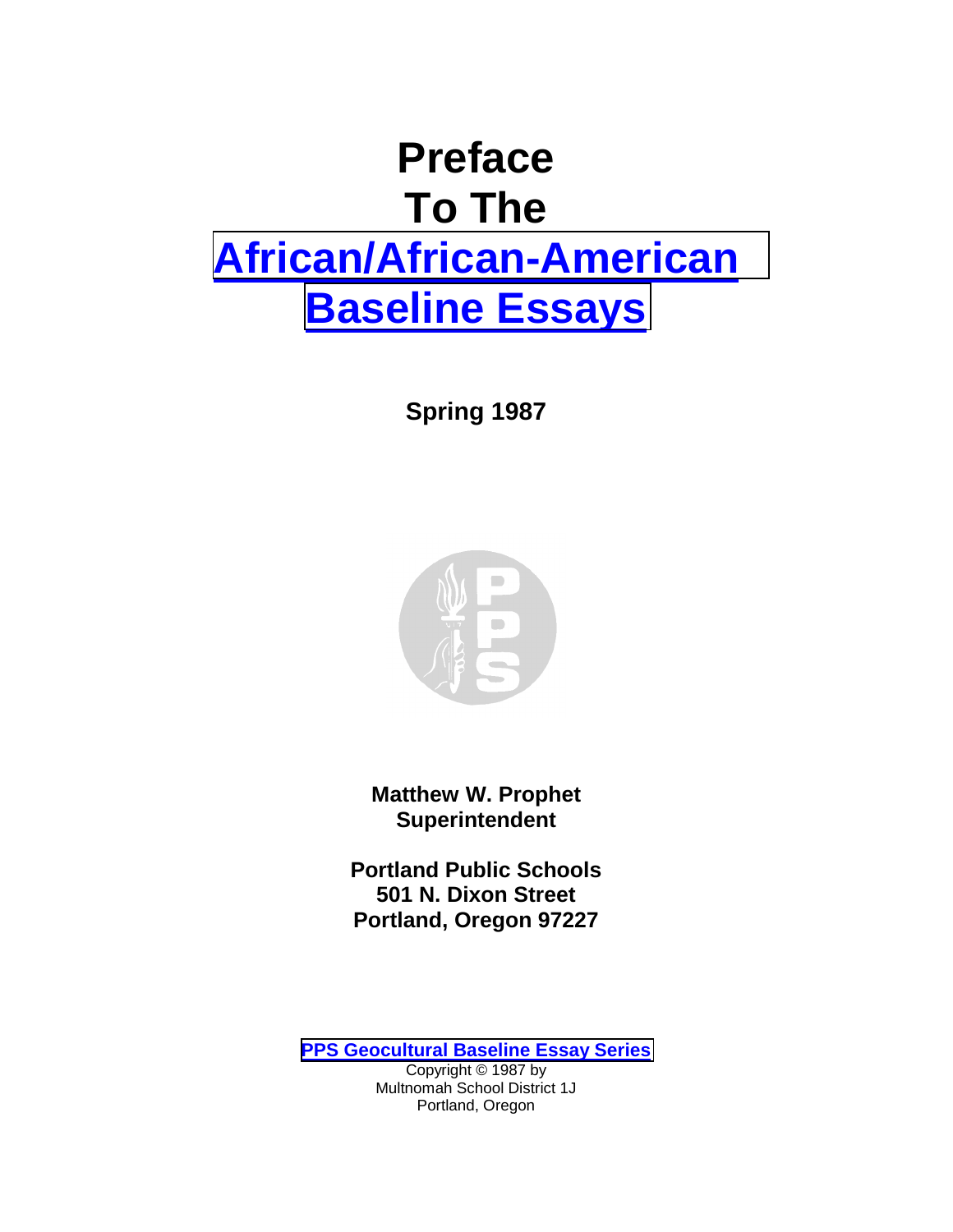# **FOREWARD**

The Portland Public Schools' Board of Education is committed to quality education for all students. Our School District is staffed by individuals who are committed to excellence in education. The African-American Baseline Essays are but one part of a larger product to be developed to fulfill the Board of Education's goal:

…to develop in all students a better understanding and appreciation of the history, culture, and contributions to society of different ethnic groups and cultures.

The Baseline Essays provide information about the history, culture, and contributions of Africans and African-Americans in the disciplines of Art, Language Arts, Mathematics, Science, Social Studies, and Music and should be used by teachers and other District staff as a reference and resource just as adopted textbooks and other resources are used.

Dr. Asa G. Hilliard, lll (an educator and psychologist) who has gained national and international recognition for his work with large urban school districts in the areas of student achievement, special education, and psychological development, has been primary consultant to the African-American Baseline Essay project. He is a member of the American Psychological Association, and Association of Black Psychologists, and currently holds the Fuller E. Calloway Chair at Georgia State University.

Each of the Baseline Essays has been authored by an individual who is both knowledgeable about the specific discipline and recognized as an expert on African and African-American history. In addition, the essays have been circulated and reviewed by many individuals and groups (i.e., the Desegregation Monitoring Advisory Committee, the Multicultural/Multiethnic Education Task Force, Curriculum Department Subject Matter Specialists, and the African-American Curriculum Consultants).

The Curriculum Department, through its Multicultural/Multiethnic Education Office and the Curriculum Department and Services Unit, will support the inservicing of the African-American Baseline Essays with:

 --staff inservice sessions --lesson plans --video tape presentations by the authors of the Baseline Essays

As Superintendent of the Portland Public School District, I commend the Curriculum Department and the African-American community for working together to finalize the African-American Baseline Essays. Special thanks are due to Ms. Carolyn M. Leonard, our Coordinator of Multicultural/Multiethnic Education, for her professional dedication to the effort. These essays have already gained recognition in other school districts and I am confident that our staff will use the information to work toward full implementation of the Board of Education goal.

Dr. Matthew Prophet Superintendent, Portland Public Schools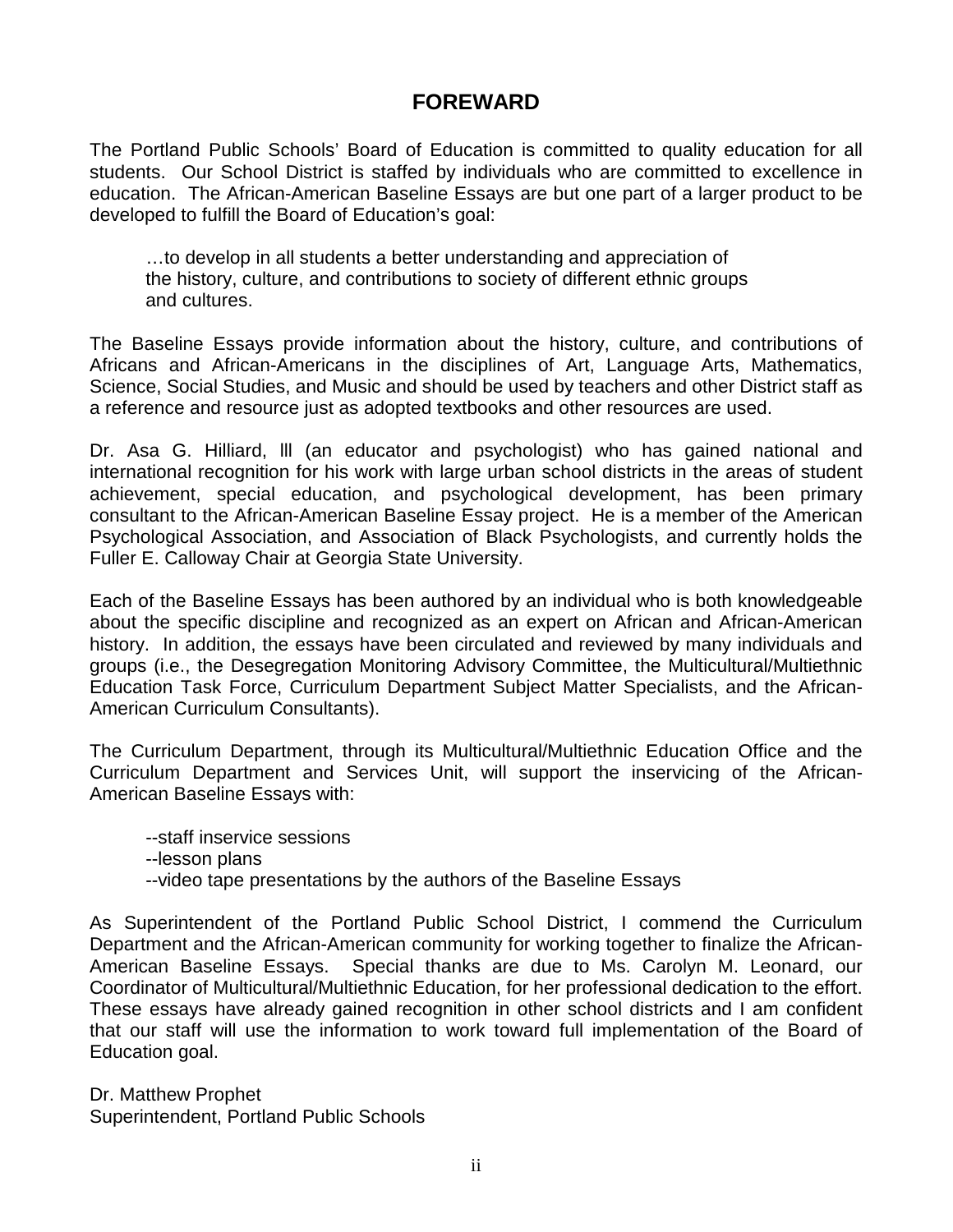# **ACKNOWLEGMENTS**

## **Multicultural/Multiethnic Education Office**

### **The Staff**

Carolyn M. Leonard Coordinator of Multicultural/Multiethnic Education

> Herman A. Washington Curriculum Administrator

Joy Hicks MC/ME Education Teacher on Special Assignment

Judy Madden MC/ME Education Teacher on Social Studies Cadre

> Camille Hinman MC/ME Education Office Secretary

Abelardo Eric Van Blaricom MC/ME Education Office Student Assistant (Grant High School)

> Carlos R. Taylor Director of Curriculum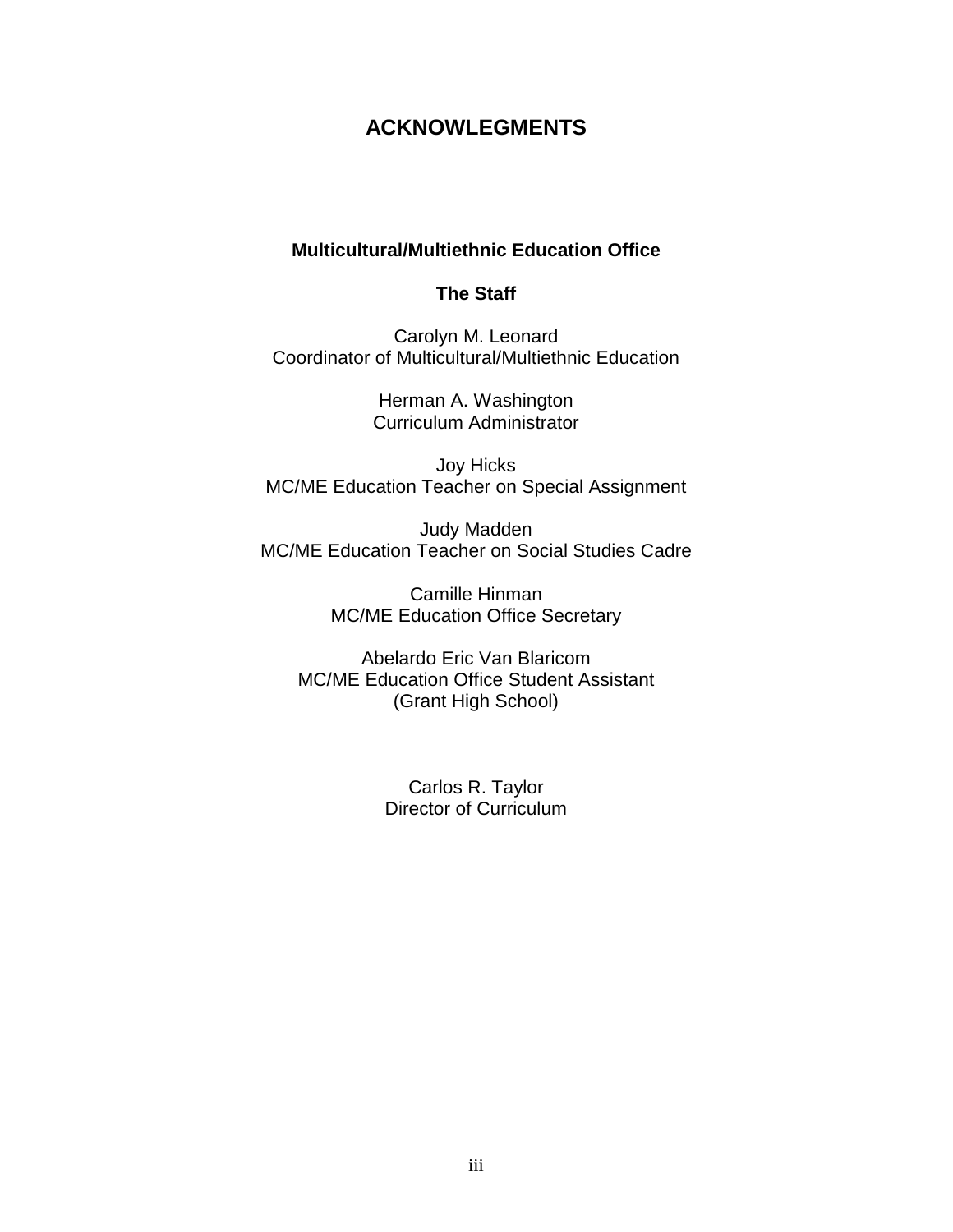# **HISTORICAL BACKGROUND**

The Portland Public School District has broken new ground with the publication of the African-American Baseline Essays. These essays represent one part of a huge multicultural curriculum-development effort initiated at the beginning of this decade of the eighties.

Without a doubt, the key stimulus for the quest for fundamental equity was the Black Community advocates. The African-American Baseline Essays are one of several products that are a direct result of the interaction of the Black United Front and the Desegregation Monitoring Advisory Committee with the Portland School District. Following the communitybased leadership of these two organizations, a number of other agencies and individuals joined in what has become one of the most comprehensive development activities in the nation.

The concept of Baseline Essays was introduced to Portland Public Schools in 1981 by Dr. Asa G. Hillard, lll, who states: "The Baseline Essay is intended to be a short story of the experience of a particular geo-cultural group<sup>\*</sup> within a particular academic area from earliest times to the present. The Baseline Essay itself is primarily, though not exclusively, a resource document for the teacher. It provides a sense of coherence, continuity, and comprehensiveness to the experience of a particular group within a given academic area. Taken all together, the Baseline Essays are the story of a people."

Six scholars were commissioned to write the African-American Baseline Essays:

- Dr. John Henrik Clarke, Professor Emeritus of African World History, Hunter College, New York City
- Mr. Hunter Havelin Adams, lll, Research Scientist of Argonne National Laboratories, Chicago
- Ms. Beatrice Lumpkin, Malcolm X College, Chicago

 $\overline{a}$ 

- Ms. Joyce Braden-Harris, Director of Black Education Center, Portland, Oregon
- Mr. Michael Harris, Assistant Professor at Morehouse College of Atlanta
- Dr. Charsee Charlotte Lawrence-McIntyre, Associate Professor of Humanities, State University of New York – Old Westbury

The authors worked closely with the African-American Curriculum Consultants: Joyce Harris (Social Science), Kamau Anderson (Science), McKinley Burt (Mathematics), Clyde Taylor (Language Arts), and Janice Ingersoll-Williamson (Art) to produce the published version of each essay.

<sup>\*</sup> The Portland School District has identified six geo-cultural groups: African-American, Asian-American, European-American, Hispanic-American, Indian-American, and Pacific Island-American.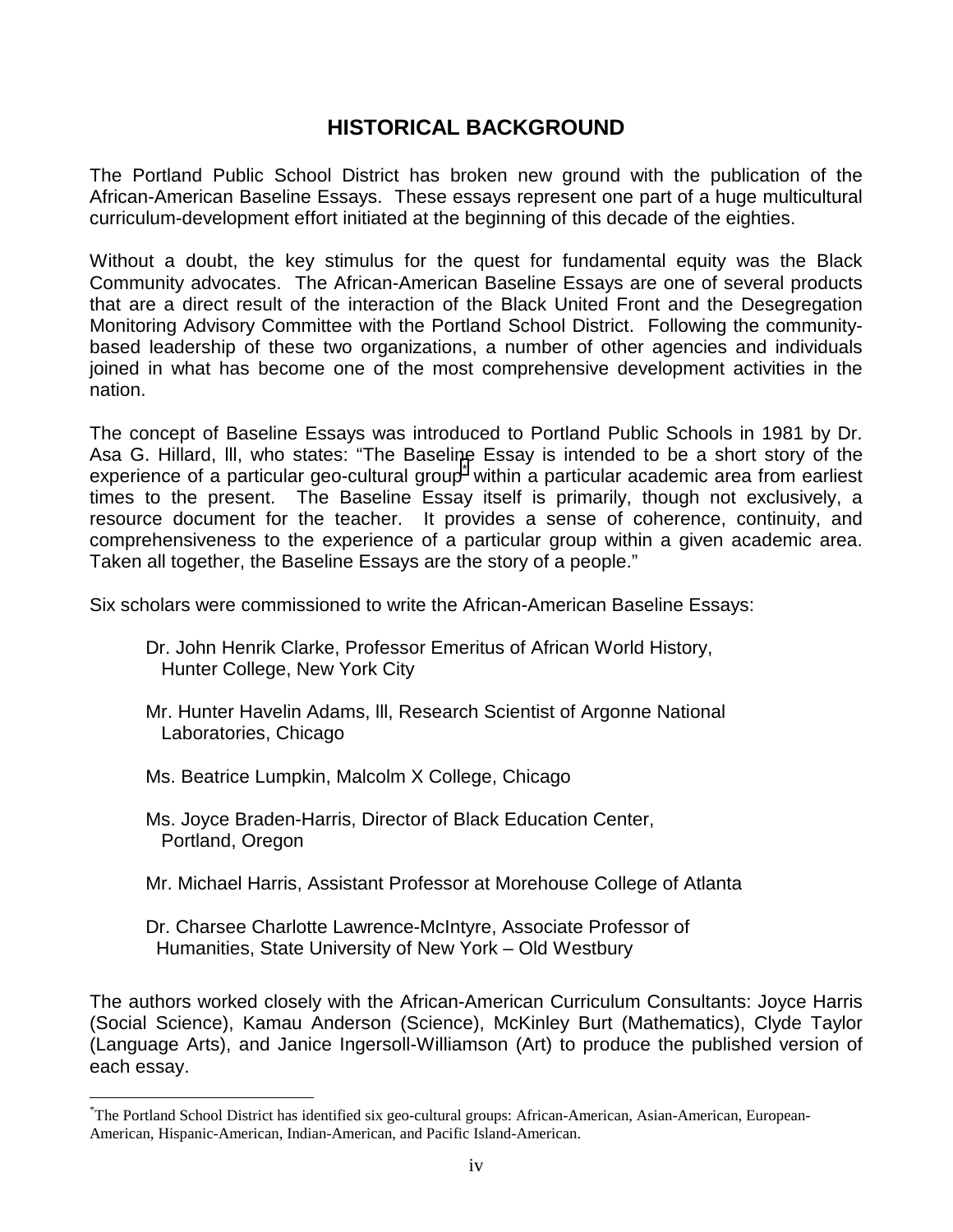Dr. Hilliard states: "While lesson plans and curriculum guides may have direct links to day-today planning, the Baseline Essays should provide the professional teacher a general perspective and references that will help to clarify the isolated information that appears in the curriculum guides or standardized tests."

#### **Organization of the African-American Baseline Essays' Notebook**

The Essays are preceded by a definition of Multicultural/Multiethnic Education and a statement regarding the Implementation of Multicultural/Multiethnic Education in Portland Public Schools. Each of the Baseline Essays is a complete work in and of itself with its own introduction, illustrations, and numbering system.

#### **Use of the African-American Baseline Essays**

These essays are one part of a staff in-service package designed to give basic information about the history, culture, and contributions of African and African-American people. Video tapes of the authors of the essays and lesson plans are to be used to introduce, discuss, and implement instruction that presents a more comprehensive picture of this geo-cultural group. While the District has sponsored the development of the Essays, the authors are responsible for the content of their respective essays.

#### **Special Acknowledgments**

The scholars who authored the Baseline Essays worked closely with the African-American Curriculum Consultants in the review and editing of the essays. District support services such as Word Processing, Publication Services, and the District artist supported the development of the final product. As coordinator of Multicultural/Multiethnic Education, I supervised the developmental process, developed the page format, and completed the final review. The packaging, which included the selection of notebooks and the logo (on the front of the notebooks) and work with the publisher, was supervised by Herman A. Washington, Curriculum Administrator. The design on the notebook cover was drawn by Judy Madden, artist and teacher on special assignment on the District social studies cadre.

The process of writing, editing, and publishing the African-American Baseline Essays could not have been completed without Dr. Asa G. Hilliard, lll, national consultants (i.e., Dr. Ivan Van Sertima; Oscar Brown, Jr.; Julian Euell; and Harold Courlander); the scholars who willingly spent time editing and re-editing their final drafts; Dr. Darrell Millner of Portland State University; Joyce Harris; Dr. William A. Little; Dr. Erasmus Chuks Ogbuobiri; Dr. Carolyn L. Moilanen; Dr. Ernest E. Hartzog and numerous other individuals who read and reread prepublication copies of the essays. They are the collective work of individuals dedicated to assisting Portland Public Schools in its movement toward "education that is multicultural."

Carolyn M. Leonard Coordinator of Multicultural/Multiethnic Education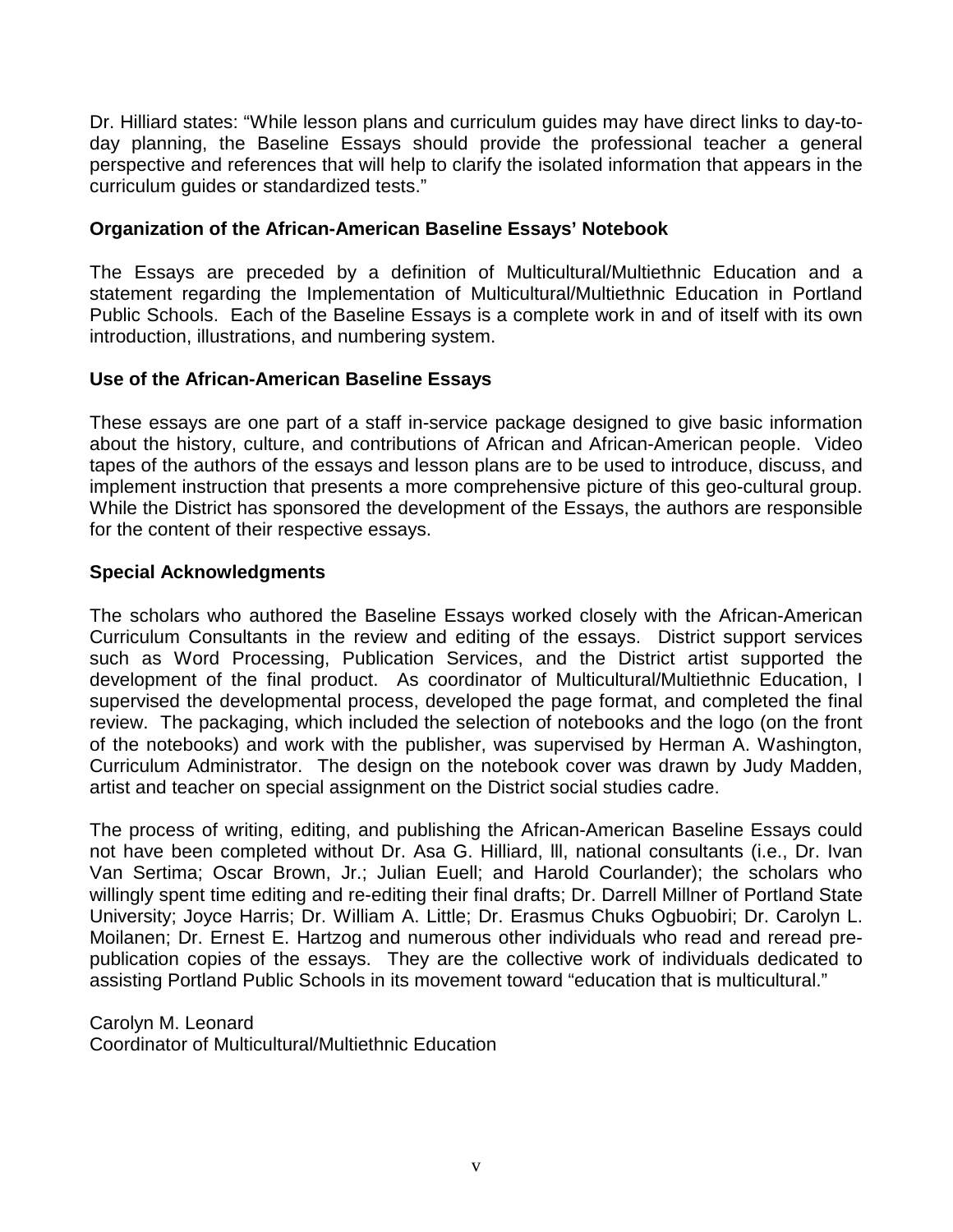# **MULTICULTURAL/MULTIETHNIC EDUCATION**

## **A Definition….**

Multicultural/Multiethnic Education is education that prepares the student to live, learn, and work in a pluralistic world by fostering appreciation, respect, and tolerance for people of other ethnic and cultural backgrounds.

#### **Implementation of Multicultural/Multiethnic Education in PPS**

For teachers, counselors, administrators, and other Portland Public Schools' staff, Multicultural/Multiethnic Education (Education that is Multicultural) is education that provides three critical components:

- **1. Specific content** that provides a balance of information about the history, culture, and contributions of six identified geo-cultural groups (i.e., African-American, Asian-American, European-American, Hispanic-American, Indian-American, and Pacific Island-American)<sup>1</sup>;
- **2. A structured process** designed to foster understanding, acceptance, and constructive relations among people of different cultural and ethnic backgrounds; and
- **3. A perspective** (a philosophy and educational attitude) that guides one in the selection and infusion of information and challenges one to deliver "education that is multicultural" or other school-related services in a manner that promotes access and equity.

Effective implementation of Multicultural/Multiethnic Education (Education that is Multicultural) will establish for the learners the fact that:

- 1. Individuals from each of the six geo-cultural groups have made significant contributions.
- 2. No one geo-cultural group is innately inferior or superior to another. All geocultural groups have made significant contributions.
- 3. People are interdependent and need one another.

\_\_\_\_\_\_\_\_\_\_

Infusion of Multicultural/Multiethnic Education into all curricular areas should:

- 1. Build an awareness of one's own cultural and ethnic heritage;
- 2. Develop an understanding, respect, and appreciation for the history, culture, and contributions of other groups; and
- 3. Eliminate personal and national ethnocentrism so that one understands that a specific culture is not intrinsically superior or inferior to another.

The system of geo-cultural groupings is the simplest method of locating and retrieving information. It is designed to include people all over the world. Cultural groups are (in so far as possible) identified by their location on or near the continents.